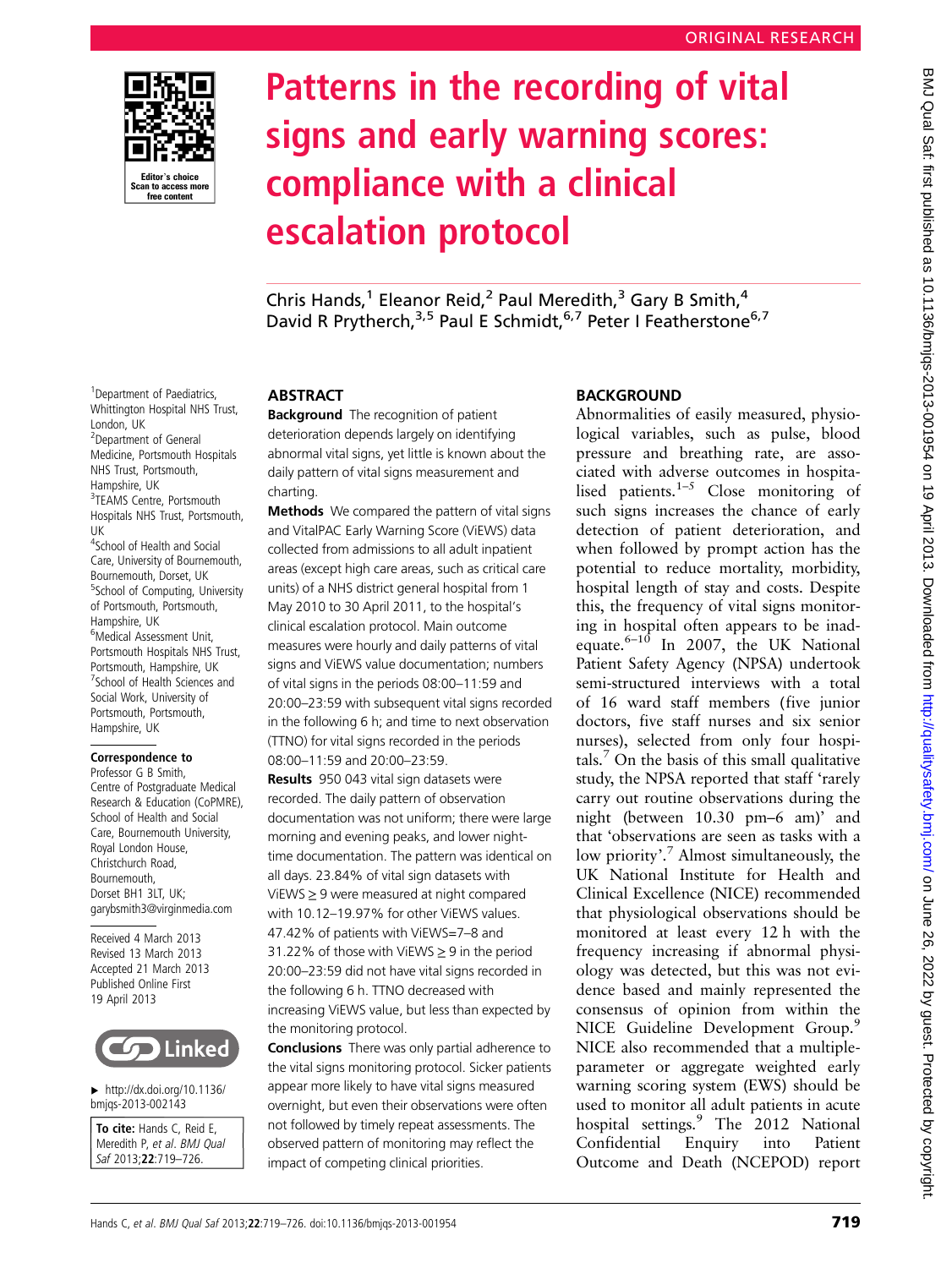'Time to intervene?' noted that 97.9% of organisations studied indicated that an EWS linked to an escalation protocol was in use.10 However, few patients having a cardiac arrest had clear vital signs monitoring  $plan<sup>10</sup>$  almost 7 years after the NICE publication, emphasising the often considerable difference between policy and practice.<sup>9</sup>

Portsmouth Hospitals NHS Trust (PHT) uses an aggregated weighted scoring system (VitalPAC EWS:  $ViEWS<sup>11</sup>$ , a freely available paper-based EWS, which allocates points based on the derangement of patient's vital signs from a predetermined 'normal' range. The variables allocated points in ViEWS are pulse rate, breathing rate, systolic blood pressure, oxygen saturation, temperature and conscious level (measured using the alert, voice, pain, unresponsive (AVPU) scale). Additional points are also allocated if the patient is receiving supplemental oxygen therapy. The aggregate of these points—the ViEWS value—is used to direct care via a graded response system, that is, increasing ViEWS values should lead to an increase in the frequency of vital signs measurement and/or the involvement of more experienced ward, outreach or intensive care unit staff.

Vital signs monitoring is an essential component of the 'chain of prevention'<sup>12</sup> and failure to record vital signs on time, or perhaps not at all, will 'break the chain' so that patient deterioration is more likely. However, there is neither published data on the pattern of vital sign documentation throughout the 24 h day or on different days of the week, nor any evidence of the compliance of staff with a hospital's monitoring escalation plan. Therefore we used our hospital's large vital signs database to study the pattern of the recording of vital signs observations throughout the day and examine its relationship with the monitoring frequency component of the clinical escalation protocol that forms part of the hospital's track and trigger system.

#### METHODS

#### Methods and participants

The study took place at PHT, a National Health Service District General Hospital on the South Coast of England. PHT handles around 140 000 admissions per year in around 1200 inpatient beds on a single site. It has around 5500 staff and provides all acute services except burns, spinal injury, neurosurgical and cardiothoracic surgery to approximately 540 000 of the local population.

A commercially available, electronic system (VitalPAC) is used at PHT for the routine documentation and charting of all vital signs at the bedside in all adult inpatient areas, except high care areas such as critical care units, using hand-held devices.<sup>13</sup> Paper vital sign charts are not routinely used by the hospital. VitalPAC is integrated with the hospital patient

administration system. ViEWS and its associated monitoring escalation plan are embedded within VitalPAC.

At each measurement, nurses in all adult inpatient areas, except high care areas such as critical care units, entered the patient's vital signs into commercially available, hand-held, personal digital assistants (PDAs) running the VitalPAC software at the bedside. VitalPAC facilitated the gathering of a complete vital sign dataset each time a measurement was made and each dataset was assigned a timestamp by the VitalPAC software. The VitalPAC software warns if out-of-range data or erroneous values are entered. VitalPAC then automatically and accurately calculated a ViEWS value<sup>11</sup> as a measure of the patient's level of physiological derangement. Appropriate decision support was displayed instantaneously via the PDA, indicating any alteration in the monitoring frequency that the nurse should make on the basis of the ViEWS value, according to the hospital's clinical escalation protocol (table 1). Specifically, the time to the next vital signs observation measurement was determined by the ViEWS value. This varied from 12 h for the least ill patient to 30 min for the most severely ill patient. Vital signs data from patients who were continuously monitored were not automatically recorded by VitalPAC, but the hospital policy instructs staff to enter these data manually into VitalPAC at the frequency recommended by the ViEWS value.

The vital signs and ViEWS data recorded for all hospital inpatients for the period 1 May 2010 to 30 April 2011 were analysed. To facilitate analysis, all observation sets were allocated to an hour of the day, with the time for each observation set being labelled as the current hour at the moment of the timestamp. For example, all timestamps between 05:00 and 05:59 were labelled as 05:00. To determine the overall pattern of the recording of observations

Table 1 Hospital's clinical protocol for the interval between observation sets

| <b>ViEWS value</b> | Minimum interval between observation sets* |  |  |  |
|--------------------|--------------------------------------------|--|--|--|
| $0 - 1$            | 6 or 12 hourlyt                            |  |  |  |
| $\overline{2}$     | 6 hourly                                   |  |  |  |
| $3 - 6$            | 4 hourly                                   |  |  |  |
| $7 - 8$            | 1 hourly                                   |  |  |  |
| $\geq 9$           | 30 min                                     |  |  |  |

\*This time interval also represents the minimum time between charting observations in VitalPAC. When a patient is being continuously monitored using electronic technology, a full set of vital signs data must be entered into VitalPAC using the 'minimum interval' algorithm (eg, for a patient with a previous ViEWS=7, data from a continuous device must be entered each hour).

†The recommended observation interval for patients with ViEWS of 0 or 1 will be 6 hourly. However, a 12-hourly interval will be recommended if the valid ViEWS of 6 h ago was 0 or 1; there have been no increases in adjacent ViEWS in the past 6 h (that is,  $0+0=12$  h;  $1+0=12$  h;  $1+1=12$  h;  $0+1=6$  h).

ViEWS, VitalPAC Early Warning Score.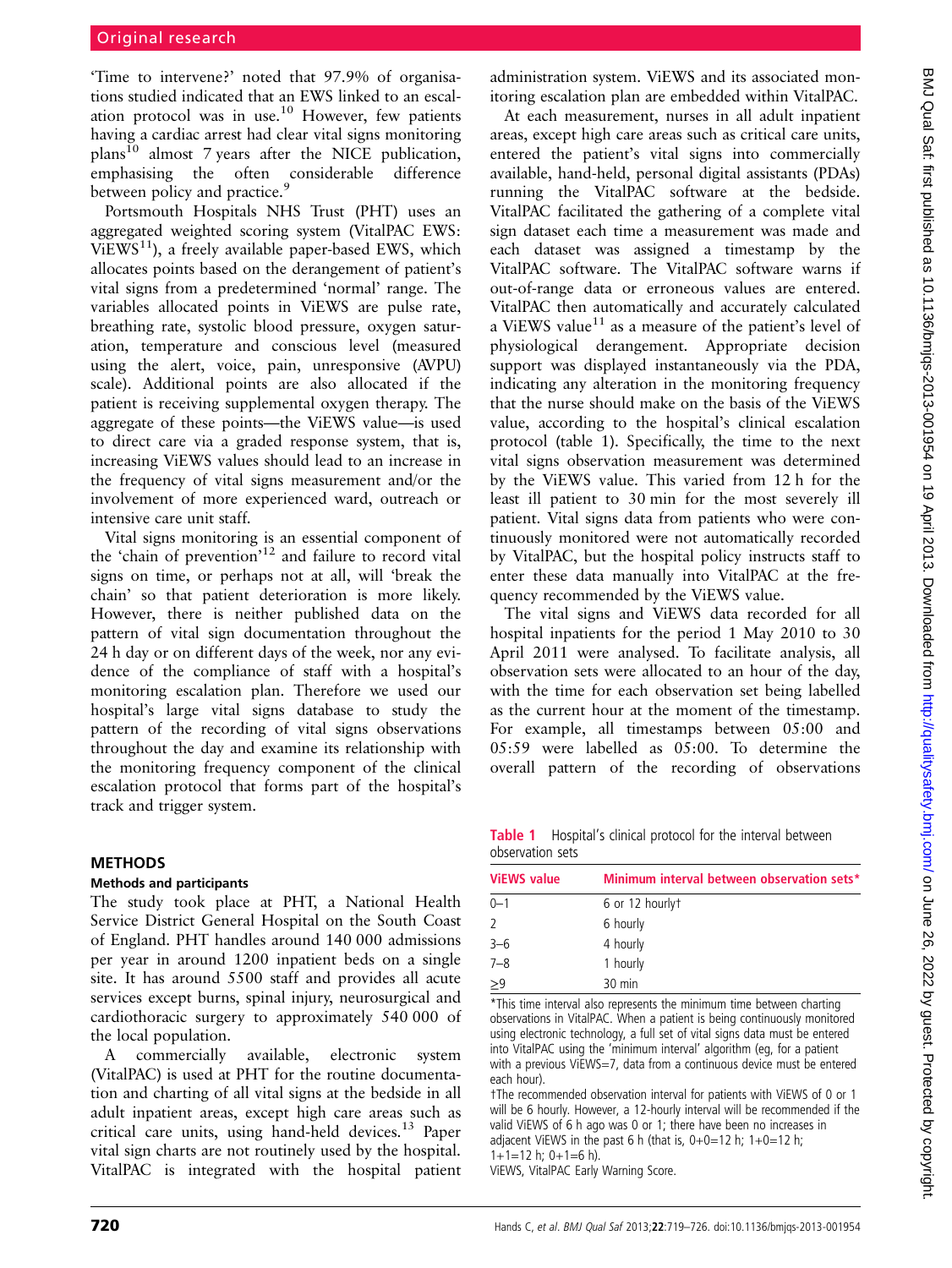throughout the day, we calculated the number of vital sign sets collected each hour, expressed as a percentage of the total number of vital sign sets collected in the day. We then stratified each hourly total by ViEWS value using five ViEWS groups: ViEWS=0–1, ViEWS=2, ViEWS=3–6, ViEWS=7–8 and ViEWS > 9. Each of these groups dictated different frequencies for the measurement of vital signs (table 1). To determine how the vital sign sets in a given ViEWS group were distributed throughout the day, we also calculated the number of vital sign sets collected in each ViEWS group each hour, expressed as a percentage of the total number of values in that ViEWS group for the whole 24 h period.

To investigate the pattern of vital signs observation recording on weekdays and at weekends, we calculated the number of vital signs sets collected each hour, expressed as a percentage of the total number of vital sign sets collected in the day, stratified by days of the week.

To investigate whether observations for the study period were performed in accordance with the clinical escalation protocol during the daytime and night-time periods, we analysed the vital signs datasets of patients who had observations recorded in two time periods: 08:00–11:59 and 20:00–23:59. For each of these time periods, we analysed only those observations for which there was at least one subsequent observation recorded within the 24 h after the last ViEWS value recorded in the respective time period. Observations in the two time periods were excluded if there was no subsequent observation recorded within the 24 h after the last ViEWS value recorded in the respective time period. For each of the vital signs datasets in the 08:00–11:59 h subgroup, we paired the last ViEWS value recorded in the period 08:00–11:59 with the subsequent ViEWS value up until 07:59 the next day. Similarly, for each of the vital sign datasets in the 20:00–23:59 subgroup, we paired the last ViEWS value recorded in the period 20:00–23:59 with the subsequent ViEWS value up until 19:59 the next day. The ViEWS value and documentation date/time of each observation in the pair were extracted. We then performed the following analyses:

- 1. The numbers and proportions of vital sign datasets recorded in the period 08:00–11:59, for which a paired ViEWS value was recorded in the subsequent period 12:00–17:59 (daytime), were calculated for the five ViEWS groups described previously.
- 2. The numbers and proportions of vital sign datasets recorded in the period 20:00–23:59, for which a paired ViEWS value was recorded in the subsequent period 00:00–05:59 (night-time), were calculated for the five ViEWS groups described previously.
- 3. The time between the last ViEWS value recorded in the period 08:00–11:59 and the subsequent ViEWS value in the period 12:00–07:59 the next day (termed the time to next observation (TTNO)) was calculated for each

pair. These data were stratified by the ViEWS value recorded in the period 08:00–11:59.

4. The time between the last ViEWS value recorded in the period 20:00–23:59 and the subsequent ViEWS value in the period 00:00–19:59 the next day (TTNO) was calculated for each pair. These data were stratified by the ViEWS value recorded in the period 20:00–23:59.

### Statistical analyses

The data were analysed using commercial database and analysis software, Foxpro and Microsoft Excel. Descriptive statistics were calculated, including counts, means (±SD), medians and percentages. Statistical significance was tested using Student's t test (STATA V.11.1).

#### RESULTS

A total of 950 043 complete observation sets were recorded during the study period: 489 299(51.50%) of the observations had a ViEWS value=0–1, and 171 889 (18.09%), 250 895 (26.41%), 25 235 (2.66%) and 12 725 (1.34%) had ViEWS values=2, 3–6, 7–8 and  $\geq$ 9, respectively.

Figure 1 shows that the pattern of vital signs recording was variable throughout the 24 h period. From 23:00 to 05:59, vital signs were measured infrequently, with the percentage of vital sign sets collected each hour varying little from 0.93% to 2.87%. Despite comprising 29.2% of the 24 h day, only 12.81% of vital signs were measured during the period 23:00–05:59. There was an increase in the percentage of vital signs collected each hour between 10:00 and 17:59 (range 3.35–6.08%), but the most striking pattern was the presence of two peaks of recording activity at 06:00–06:59 and 21:00–21:59, during which 13.58% and 8.58% of observations sets



Figure 1 Pattern of vital signs observation sets recorded each hour of the day expressed as a percentage of the total. Pattern shown for all vital signs and for vital signs categorised by VitalPAC Early Warning Score (ViEWS) value.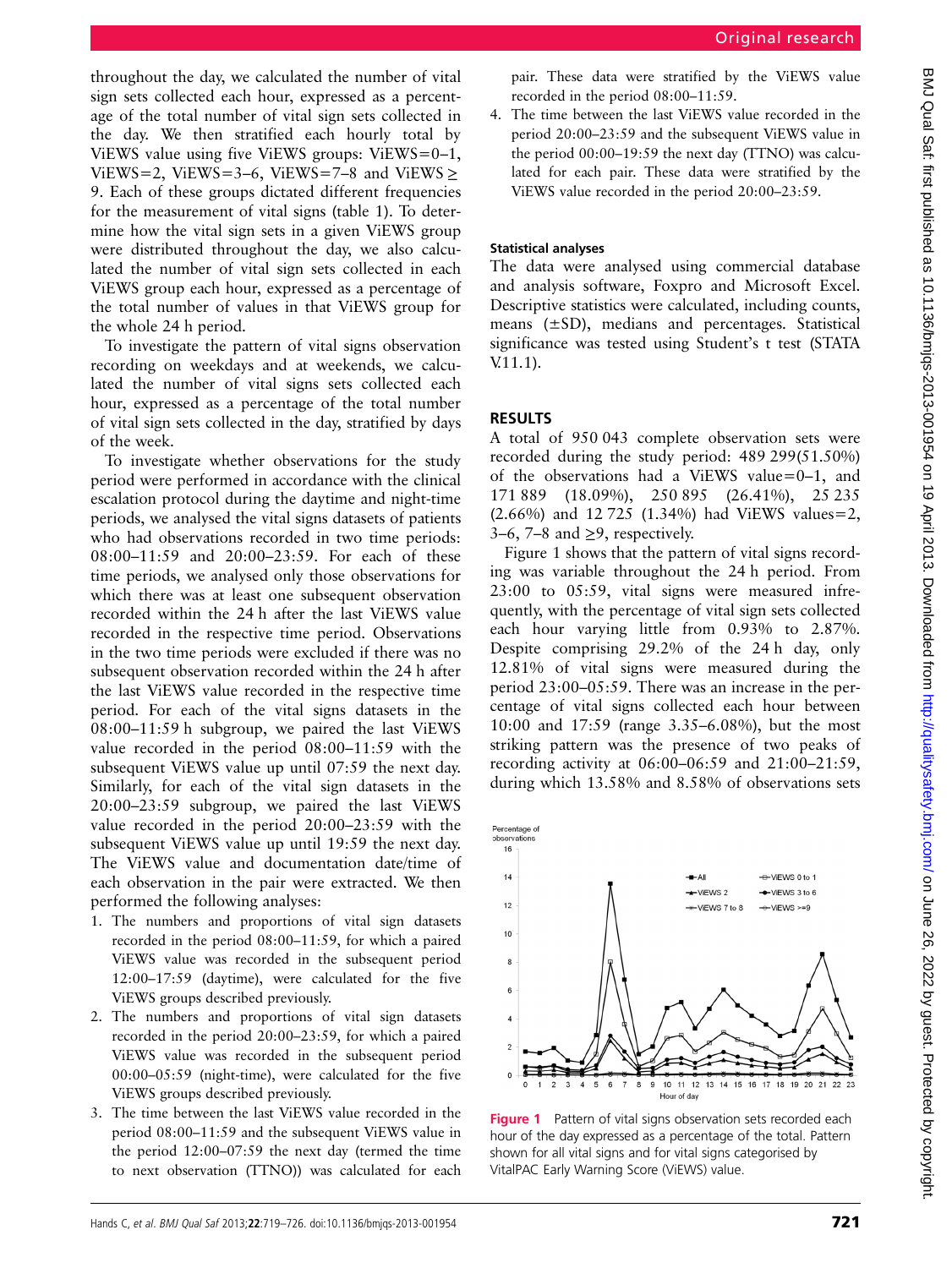

**Figure 2** Pattern of vital signs observation sets recorded each hour of the day, categorised by day of week.

were recorded, respectively. The pattern of observations on each day of the week was identical (figure 2).

Stratification of each hourly total by ViEWS value demonstrated different patterns for each ViEWS group. The distribution of ViEWS values of 0–1 follows the pattern described above. However, for ViEWS values of 2, 3–6, 7–8 and  $\geq$ 9, the degree of variability in the percentage of vital sign sets collected each hour reduced (figure 1).

Comparing the proportions of vital sign sets collected in each ViEWS group each hour, expressed as a percentage of the total number in that ViEWS group during the 24 h period, shows that the variation for ViEWS values of  $\geq$ 9 was much less (2.85–5.71%) than for any other ViEWS group: 0–1 (0.52– 15.61%), 2 (0.99–13.70%), 3–6 (1.45–10.67%), 7–8 (2.18–6.65%) (figure 3). The proportion of vital sign datasets measured in the period 23:00–05:59 for ViEWS of  $\geq$ 9 (23.84%) was greater than the



Figure 3 Pattern of vital signs observation sets recorded each hour of the day expressed as a percentage of the total number in that VitalPAC Early Warning Score (ViEWS) group during the 24 h period, categorised by ViEWS value.

proportion of values in any of the other ViEWS groups (10.12–19.97%) measured during the same period (figure 3), indicating that sicker patients were more likely to have vital signs measured through the night.

There was a marked contrast in the adherence to the expected monitoring schedule during the daytime and night-time periods (table 2). A total of 95 085 vital sign observation datasets were recorded in the 08:00–11:59 subgroup. Of these, 69 511 (73.10%) had a subsequent vital sign dataset recorded in the following 6 h. However, of the 160 050 vital sign observation datasets recorded in the 20:00–23:59 subgroup, only 40 530 (25.32%) were followed by a subsequent vital sign dataset in the subsequent 6 h. Adherence to the hospital vital signs monitoring protocol was always greater during the daytime period, irrespective of ViEWS value (table 2).

The TTNO for the last ViEWS value recorded in the 08:00–11:59 and 20:00–23:59 subgroups, stratified by the last ViEWS value in the respective period, is shown in table 3. For each ViEWS value, the mean TTNO was higher for observations in the subgroup 20:00–23:59. In addition, the TTNO decreased with increasing ViEWS value groupings for both subgroups, but not to the extent demanded by the hospital's monitoring protocol.

#### **DISCUSSION**

This large study demonstrates that the pattern of recorded vital signs observations in the study hospital was not uniform across the 24 h period. In fact, there were substantial hourly differences in observation sampling frequency, with two large peaks in the morning and evening, and a lower sampling frequency at night-time compared with daytime. The pattern was identical irrespective of the day of the week. To our knowledge, these quantitative findings have not been reported previously.

When the hourly vital signs data were stratified by ViEWS value, the patterns differed considerably between groups, with less variability in the higher ViEWS groups. This suggests that staff do in fact manage patients with higher ViEWS values differently to those with lower values and that sicker patients are more likely to have vital signs measured overnight. Further evidence that this is the case is suggested in figure 3, in which the proportion of observations measured at night was highest for ViEWS values of ≥9 (23.84%). However, while an encouraging finding, it by no means implies that these patients were monitored sufficiently closely at night times.

Indeed we noted that, overnight, even observations that indicated that the patient was unwell were not necessarily followed by a subsequent vital signs assessment at a timely interval. Although sicker patients were more likely to have vital signs recorded before 06:00, 47.42% of observations with a ViEWS value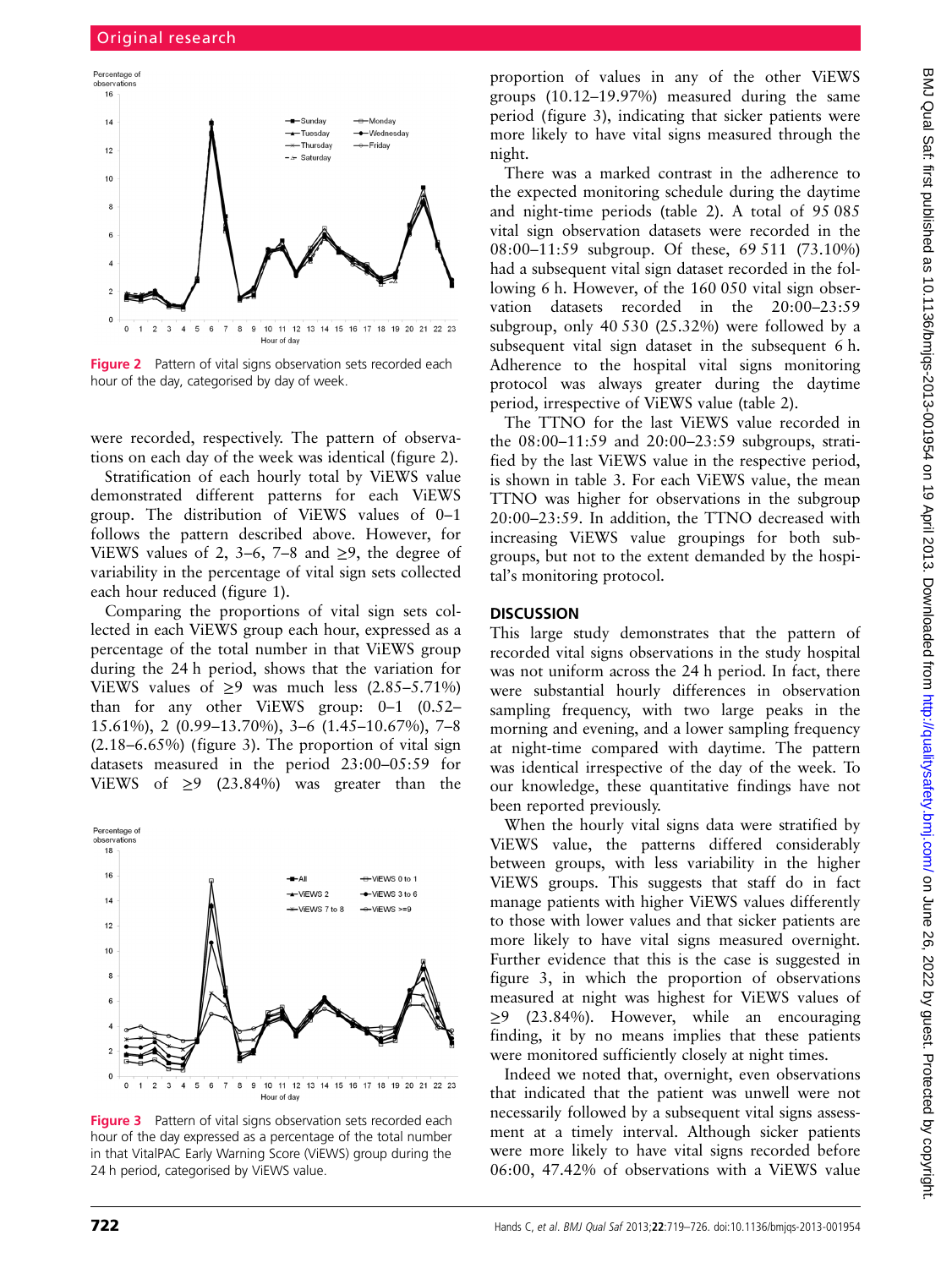| Table 2 Number of patients with a ViEWS value recorded in the periods 08:00-11:59 and 20:00-23:59 with a subsequent ViEWS |  |  |  |  |
|---------------------------------------------------------------------------------------------------------------------------|--|--|--|--|
| value recorded in the following 6 h                                                                                       |  |  |  |  |

|                       |                                                                           | Vital signs recorded in the next<br>6 h (ie, in the subsequent<br>period 12:00-17:59) |                                                                           | Vital signs recorded in the next<br>6 h (ie, in the subsequent<br>period 00:00-05:59)<br>$n$ (%) |  |
|-----------------------|---------------------------------------------------------------------------|---------------------------------------------------------------------------------------|---------------------------------------------------------------------------|--------------------------------------------------------------------------------------------------|--|
| <b>VIEWS</b><br>group | <b>Total no. of observations</b><br>recorded in the period<br>08:00-11:59 | $n$ (%)                                                                               | <b>Total no. of observations</b><br>recorded in the period<br>20:00-23:59 |                                                                                                  |  |
| $0 - 1$               | 49468                                                                     | 34526 (69.79)                                                                         | 88742                                                                     | 16864 (19.00)                                                                                    |  |
| 2                     | 17109                                                                     | 12535 (73.27)                                                                         | 29029                                                                     | 7787 (26.82)                                                                                     |  |
| $3 - 6$               | 25276                                                                     | 19774 (78.23)                                                                         | 38521                                                                     | 13747 (35.69)                                                                                    |  |
| $7 - 8$               | 2281                                                                      | 1852 (81.19)                                                                          | 2794                                                                      | 1469 (52.58)                                                                                     |  |
| $\geq 9$              | 951                                                                       | 824 (86.65)                                                                           | 964                                                                       | 663 (68.78)                                                                                      |  |
| Totals                | 95085                                                                     | 69511 (73.10)                                                                         | 160050                                                                    | 40530 (25.32)                                                                                    |  |

ViEWS, VitalPAC Early Warning Score.

in the range 7–8 and 31.22% of those with a ViEWS value ≥9 in the period 20:00–23:59 did not have a vital signs measurement recorded in the next 6 h period. In contrast, only 18.81% of observations with a ViEWS value in the range 7–8 and 13.35% of those with a ViEWS value  $\geq$ 9 in the period 08:00-11:59 did not have a vital signs measurement recorded in the next 6 h period.

According to the hospital's escalation policy, patients with a ViEWS value of 3–6 should have vital signs recorded at least every 4 h; those with a ViEWS value of 7–8 should have at least hourly recording of vital signs; and those with a ViEWS value of  $\geq$ 9 should have vital signs recorded at least every 30 min. When a patient is being continuously monitored using electronic technology, a full set of vital signs data must be entered into VitalPAC using the 'minimum interval' algorithm (eg, for a patient with a previous ViEWS=7, data from a continuous device must be entered each hour). Interestingly, the TTNO values for these three groups were  $5.64 \text{ h}$  (ViEWS=3–6), 4.91 h (ViEWS=7–8) and 4.22 h (ViEWS $\ge$ 9), respectively, during the daytime, and 7.88 h (ViEWS=3–6), 6.59 h (ViEWS=7–8) and 5.17 h (ViEWS $\geq$ 9), respectively, during the night-time. Lower ViEWS values (0–6) were more likely to have a TTNO value closer to that expected than higher ViEWS values  $(\geq 7)$ . This

demonstrates that adherence to the hospital's recommendations for the frequency of vital signs monitoring is, at best, only partial.

Why should this be the case, given that clear decision support regarding the desirable frequency of vital signs monitoring is provided directly to the nurse at the bedside at each vital signs assessment? We believe that it is unlikely that the observed patterns are simply a function of bed occupancy at different times of the day. The lowest pattern of observations occurs overnight, when virtually all patients will be in bed. The two major peaks of observations at 06:00 and 21:00 do not correspond to any process other than the end and beginning of nursing night shifts. Admissions for elective surgery occur generally in the weekdays and surgery rarely takes place at night. Diagnostic tests rarely occur outside the period 09:00–17:00. Operations and investigations are also extremely uncommon at weekends, except for emergencies.

Figure 2 shows that the pattern of observations on each day of the week was identical, thereby making it unlikely that the patterns that we observed were due to operations, investigations or patient census.

Perhaps ward staff do not believe that using ViEWS and the escalation protocol is the best way of determining which patients require vital signs monitoring and, instead, choose to use their clinical judgement

Table 3 The time between the last ViEWS value recorded in the periods 08:00-11:59 and 20:00-23:59 and the subsequent ViEWS value (ie, TTNO)

|                       |                                                               | <b>Mean TTNO</b><br>(h) |                                                               | <b>Mean TTNO</b><br>(h) | p Value         |
|-----------------------|---------------------------------------------------------------|-------------------------|---------------------------------------------------------------|-------------------------|-----------------|
| <b>ViEWS</b><br>group | Total no. of observations recorded in the<br>period 0800-1159 | (a)                     | Total no. of observations recorded in the<br>period 2000-2359 | (b)                     | $(a)$ vs<br>(b) |
| $0 - 1$               | 49468                                                         | 6.46                    | 88742                                                         | 8.95                    | < 0.001         |
| $\overline{2}$        | 17109                                                         | 6.07                    | 29029                                                         | 8.37                    | < 0.001         |
| $3 - 6$               | 25276                                                         | 5.64                    | 38521                                                         | 7.88                    | < 0.001         |
| $7 - 8$               | 2281                                                          | 4.91                    | 2794                                                          | 6.59                    | < 0.001         |
| $\geq 9$              | 951                                                           | 4.22                    | 964                                                           | 5.17                    | < 0.001         |

TTNO, time to next observation; ViEWS, VitalPAC Early Warning Score.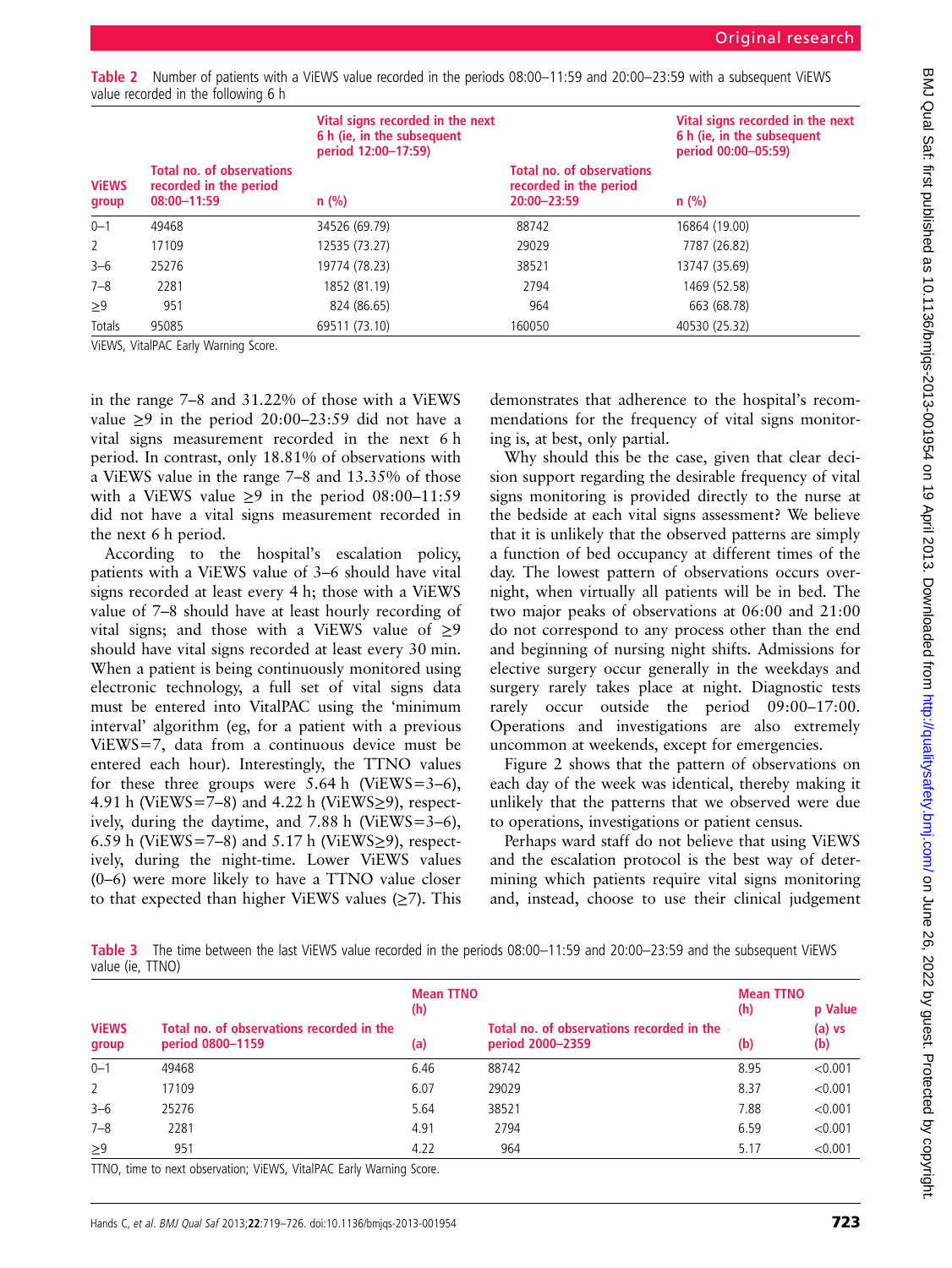and professional expertise. Alternatively, it is possible that the escalation protocol chosen by the hospital, closely based on the recommendations of NICE, $9$  is inappropriate or imposes a vital signs observation routine that is unachievable, given staffing levels, monitoring equipment availability and the need to carry out other necessary clinical activities. While this protocol would appear to be reasonable and easily attainable, different patients with different EWS values will have different requirements with respect to the timing of their next observation set and this imposes stress on the system. In addition, measurement of vital signs needs to be fitted into a wide range of other important and competing patient (eg, washing, feeding, sleeping) and clinical (eg, ward rounds, clinical investigations, handovers, ward transfers) activities. These activities unavoidably impose their own rhythms on the measurement of vital signs.

Consequently, staff appear to have necessarily established predetermined hours of the day when they undertake 'observation rounds', perhaps as a way of ensuring that as many patient and clinical activities can take place as possible without interrupting vital signs measurement. Such assessments may be undertaken in preparation for doctors' ward rounds, or as a result of decisions or requests made on the rounds, and probably account for the large peaks in sampling frequency observed in our study at 06:00 and 21:00.

Does failure to follow the clinical escalation protocol matter? Perhaps, for if vital signs are abnormal, but are not measured, the full clinical escalation protocol cannot be followed and a rapid response team (RRT), such as an outreach or medical emergency team (MET), cannot be activated. The recent NCEPOD 'Time to intervene?' noted that while 97.9% of hospitals indicated that an EWS linked to an escalation protocol was in use, few patients having a cardiac arrest had clear monitoring plans and there appeared to be little evidence of instructions regarding criteria for timely escalation to more senior staff.<sup>10</sup>

Hence, the pattern of recording of vital sign observations is likely to have an impact on the pattern of activation of the RRT. Indeed the pattern of vital signs measurement noted in our study is similar to the pattern of MET activation, with peaks in the morning and few activations overnight, noted by Galhotra et  $al^{14}$  and Jones et al.<sup>15</sup> Jones et al<sup>15</sup> also reported a higher number of MET calls around the times of routine nursing observation, nursing handover, and after the commencement of the daily medical shift. In a separate study, Jones *et al*<sup>16</sup> demonstrated that the peak levels of cardiac arrest detection occurred during 02:00–03:00 and 06:00–07:00 and is similar to the work of Matot et al,<sup>17</sup> who showed that 43% of in-hospital arrests occurred during the night, with high levels of unwitnessed arrests. If, as seems plausible, the patterns of vital signs measurement, RRT activation and cardiac arrest seen in our study and

others<sup>13–16</sup> describe a cause and effect relationship, failure to undertake timely vital signs observations has major significance for the effectiveness of any rapid response system.

The identification of the failure of the staff in our study to follow a clinical vital signs monitoring protocol echoes the recent findings around failure to follow RRT calling instructions.<sup>18</sup> Shearer et  $al^{18}$  showed that, even when clear escalation instructions for calling a RRT exist, and patients meet the criteria, staff do not always make the call. This was the case even when staff recognised that a patient met the calling criteria and were concerned about the patient's condition. In subsequent interviews, many staff indicated that they had chosen not to call the RRT while further clinical investigations and clinical reviews were pending; others felt that the bedside clinical team had enough experience to manage the situation without calling the RRT. Other reasons for failing to follow the protocol were poor communication and prioritisation by the medical team involved, and failure to repeat abnormal observations. They also suggested that ward staff may feel that the sensitivity and specificity of rapid response system activation criteria have insufficient 'face validity'. It is possible that desensitisation occurs if, from the viewpoint of ward staff, failure to measure vital signs or call a RRT results in no obvious adverse outcome for the patient. As with our suggestion of local prioritisation of vital signs measurement by staff to take account of other important patient and clinical activities, staffing levels and monitoring equipment availability, staff in the study by Shearer *et al*<sup>18</sup> appeared to have re-prioritised rapid response system activation based on the clinical scenario, the environment, status of pending investigations, perceived competence of attending medical staff, and degree of involvement of critical care staff.

There are strengths and weaknesses in our study. A major strength is that data were entered directly into electronic devices at the bedside as part of patients' clinical management. The database comprised 950 043 complete vital sign datasets from all patients across all specialities for a calendar year, with each dataset having an accurate date/time stamp. No retrospective chart review of paper and pen recorded data could hope to replicate data collection, extraction, analysis or audit on this scale. While possible transcription errors were eliminated, the collection of vital signs measurements followed traditional nursing practice. As such, the measurements and data input were not validated. The occasional recording mistake is bound to occur as a result of human factors, but the effect of this is minimised by the size of the database. Perhaps the biggest weakness relates to patients who were monitored using electronic technology. For such patients, the hospital's escalation protocol dictates that a full set of vital signs data should be entered into VitalPAC using the 'minimum interval' algorithm.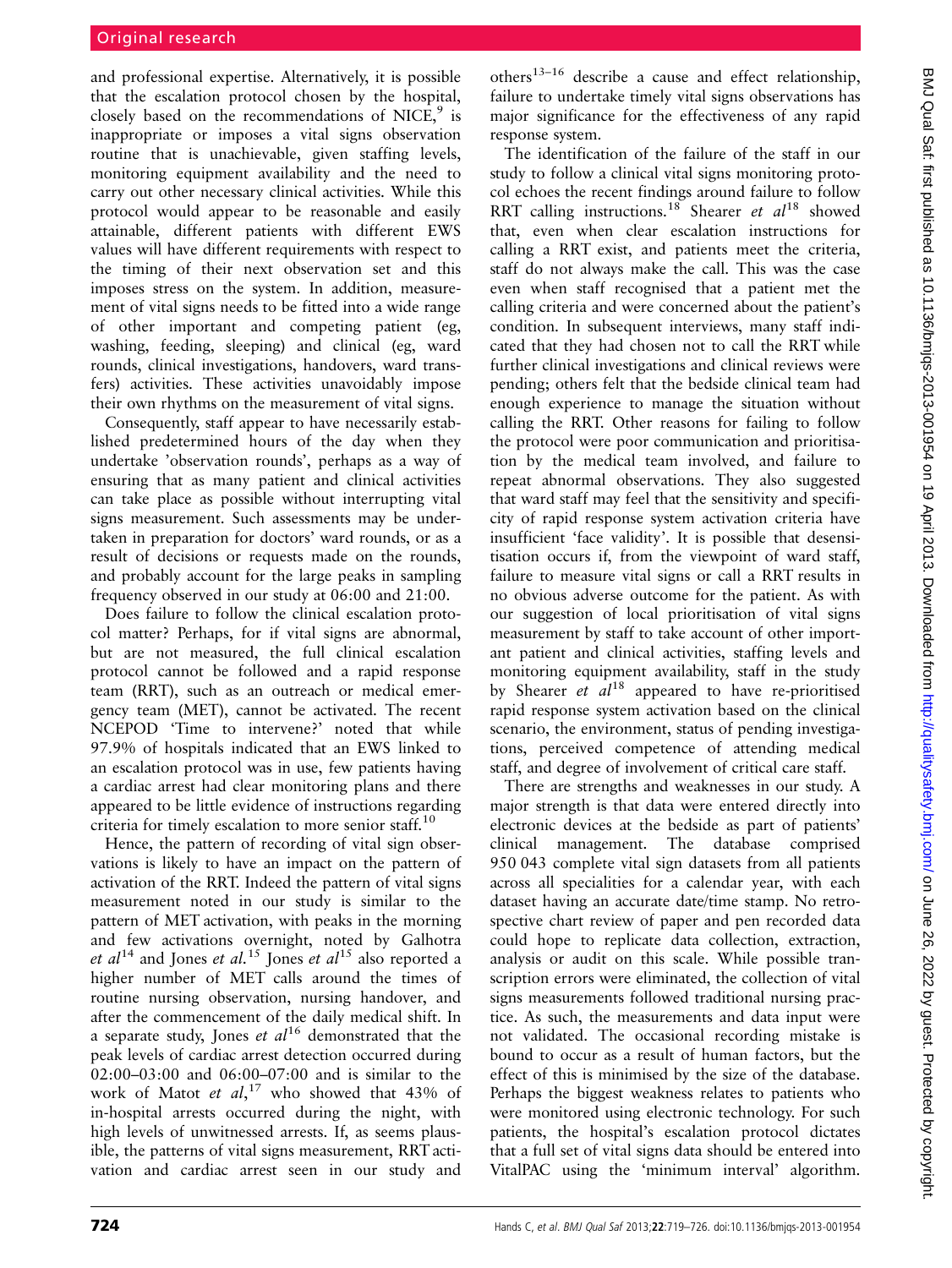That some patients may be monitored using continuous monitoring and that staff may, for reasons unknown, fail to enter vital sign sets into VitalPAC using the 'minimum interval' algorithm means that some vital signs data may be missing. However, as VitalPAC provides the hospital's electronic record of the patient's vital signs and the primary aim of the research was to describe the pattern of documentation of vital signs, this should not materially impact upon our findings. Finally, the study was undertaken in a single hospital and there is no guarantee that similar results would be obtained in other locations, clinical settings or patient groups.

There is little scientific evidence regarding the optimal frequency for vital signs measurement in hospitalised patients, with current practices and recommendations being based almost entirely on tradition and opinion. $9^{19}$  Therefore, future research should focus on the timing and rate of progression of patient deterioration, as this is essential to identifying the most appropriate frequency of vital signs monitoring. If the patterns that we observed exist in other hospitals, it may be pertinent to study the impact of monitoring patterns on patient outcomes, and to study the patterns in different specialities, and areas with different levels of acuity in future research. Perhaps, it would also be of value to explore whether, in addition to continuing the practice of vital signs 'rounds', the development of a separate, designated, clinical team whose role is to focus on patients who have developed a high or rising EWS would be beneficial.

Our data validate the views of staff interviewed by the NPSA, who commented that staff 'rarely carry out routine observations during the night (between 10.30 pm to 6 am)' and that 'observations are seen as tasks with a low priority'.<sup>7</sup> Additionally, the failure of staff to follow a vital signs monitoring plan, similar to that described by NICE, may mean that these guidelines need re-evaluation. Finally, our work and that of Shearer et  $al^{18}$  and NCEPOD,<sup>10</sup> when taken together, indicate significant deficits in at least three parts of the 'chain of prevention' 12: monitoring, recognition and calling for help. These studies show that, despite the presence of clear clinical protocols, staff often fail to follow them. Future work is required to understand the local social, cultural and interprofessional issues that may prevent staff from recording vital signs and acting upon them, even when this contravenes the hospital policy. In addition, perhaps our findings make a compelling case for the remote continuous monitoring of vital signs in all hospitalised patients using electronic systems<sup>20 21</sup> and for the development of reliable and accurate methods for the automatic calling of a RRT.

Acknowledgements The authors would like to acknowledge the cooperation of the nursing and medical staff in the study hospital.

Contributors PIF and PES facilitated the data collection for this study. PM constructed the databases and DRP, CH and ER undertook the data analysis. GBS, CH and DRP drafted the initial manuscript. All authors contributed to the study design, and reviewed and edited the final manuscript.

Competing interests VitalPAC is a collaborative development of The Learning Clinic Ltd (TLC) and Portsmouth Hospitals NHS Trust (PHT). PHT has a royalty agreement with TLC to pay for the use of PHT intellectual property within the VitalPAC product. Professor Prytherch and Drs Schmidt, Featherstone and Meredith are employed by PHT. Professor Smith was an employee of PHT until 31 March 2011. Dr Schmidt and the wives of Professors Smith and Prytherch are shareholders in TLC. Professors Smith and Prytherch and Dr Schmidt are unpaid research advisors to TLC. Professors Smith and Prytherch have received reimbursement of travel expenses from TLC for attending symposia in the UK. Professor Smith acted as expert advisor to the National Institute for Health and Clinical Excellence during the development of the NICE clinical guideline 50: 'Acutely ill patients in hospital: recognition of and response to acute illness in adults in hospital'. He was also a member of the National Patient Safety Agency Committee that wrote the two reports: 'Recognising and responding appropriately to early signs of deterioration in hospitalised patients' and 'Safer care for the acutely ill patient: learning from serious incidents'.

Ethics approval Local research ethics committee approval was obtained for this study from the Isle of Wight, Portsmouth and South East Hampshire Research Ethics Committee (study ref. 08/02/1394).

Provenance and peer review Not commissioned; externally peer reviewed.

Data sharing statement All authors had full access to all of the data (including statistical reports and tables) in the study and can take responsibility for the integrity of the data and the accuracy of the data analysis. Professor Smith will act as the guarantor of the paper.

#### **REFERENCES**

- 1 Hillman KM, Bristow PJ, Chey T, et al. Duration of life-threatening antecedents prior to intensive care admission. Intensive Care Med 2002;28:1629–34.
- 2 Kause J, Smith GB, Hillman K, et al. Antecedents to Cardiac Arrest, Deaths and Emergency Intensive Care Admissions—the ACADEMIA study. Resuscitation 2004;62:275–82.
- Buist M, Bernard S, Nguyen TV, et al. Association between clinically abnormal observations and subsequent in-hospital mortality: a prospective study. Resuscitation 2004;62:137–41.
- Smith GB, Prytherch DR, Schmidt P, et al. Should age be included as a component of track and trigger systems used to identify sick adult patients? Resuscitation 2008;78:109–15.
- 5 Bleyer AJ, Vidya S, Russell GB, et al. Longitudinal analysis of one million vital signs in patients in an academic medical center. Resuscitation 2011;82:1387–92.
- 6 National Confidential Enquiry into Patient Outcomes and Death. An acute problem? London: National Confidential Enquiry into Patient Outcome and Death, 2005.
- 7 National Patient Safety Agency. Recognising and responding appropriately to early signs of deterioration in hospitalised patients. London: NPSA, 2007.
- National Patient Safety Agency. Safer care for the acutely ill patient: learning from serious incidents. London: NPSA, 2007.
- 9 National Institute for Health and Clinical Excellence. NICE clinical guideline 50: Acutely ill patients in hospital: recognition of and response to acute illness in adults in